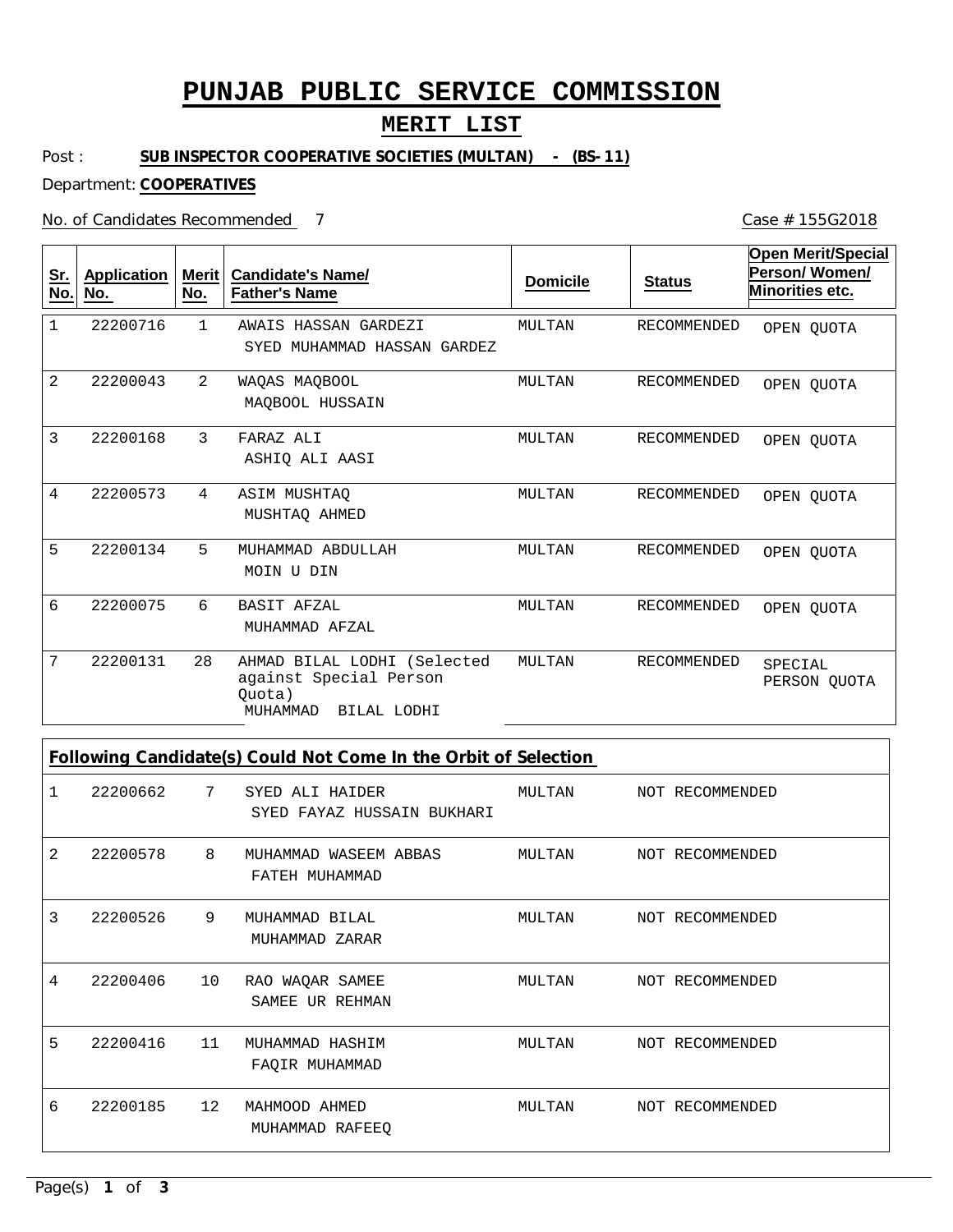## **PUNJAB PUBLIC SERVICE COMMISSION**

#### **MERIT LIST**

Post : **SUB INSPECTOR COOPERATIVE SOCIETIES (MULTAN) - (BS-11)**

Department: **COOPERATIVES**

No. of Candidates Recommended

**Sr. No. Application No. Merit No. Candidate's Name/ Father's Name Domicile Status Open Merit/Special Person/ Women/ Minorities etc.** 13 14 15 16 17 18 19 20 21 22 MUHAMMAD JUNAID KHAN 23 MAZHAR ABBAS 24 MUHAMMAD IMRAN ASAD ALI JUNAID IQBAL HAFIZ MUHAMMAD NOMAN FAHAD HANIF RASHID AMEEN MUHAMMAD AHSAN JAVED JALAL ASLAM IMRAN KHALID MUHAMMAD IMRAN MUHAMMAD ARIF MUHAMMAD AJMAL SHAHID IQBAL HAFIZ ZAFAR IQBAL MUHAMMAD HANIF KHAN HAFIZ MUHAMMAD AMEEN MUHAMMAD JAVED MUHAMMAD ASLAM MUHAMMAD KHALID MOLA BAKHSH KHADIM HUSSAIN WAJID ALI 7 8 9 10 11 12 13 14 15 16 17 22200358 18 22200366 22200112 22200644 22200714 22200256 22200083 22200697 22200679 22200137 22200099 22200458 MULTAN MULTAN MULTAN MULTAN MULTAN MULTAN MULTAN MULTAN MULTAN MULTAN MULTAN MULTAN NOT RECOMMENDED NOT RECOMMENDED NOT RECOMMENDED NOT RECOMMENDED NOT RECOMMENDED NOT RECOMMENDED NOT RECOMMENDED NOT RECOMMENDED NOT RECOMMENDED NOT RECOMMENDED NOT RECOMMENDED NOT RECOMMENDED

Case # 155G2018